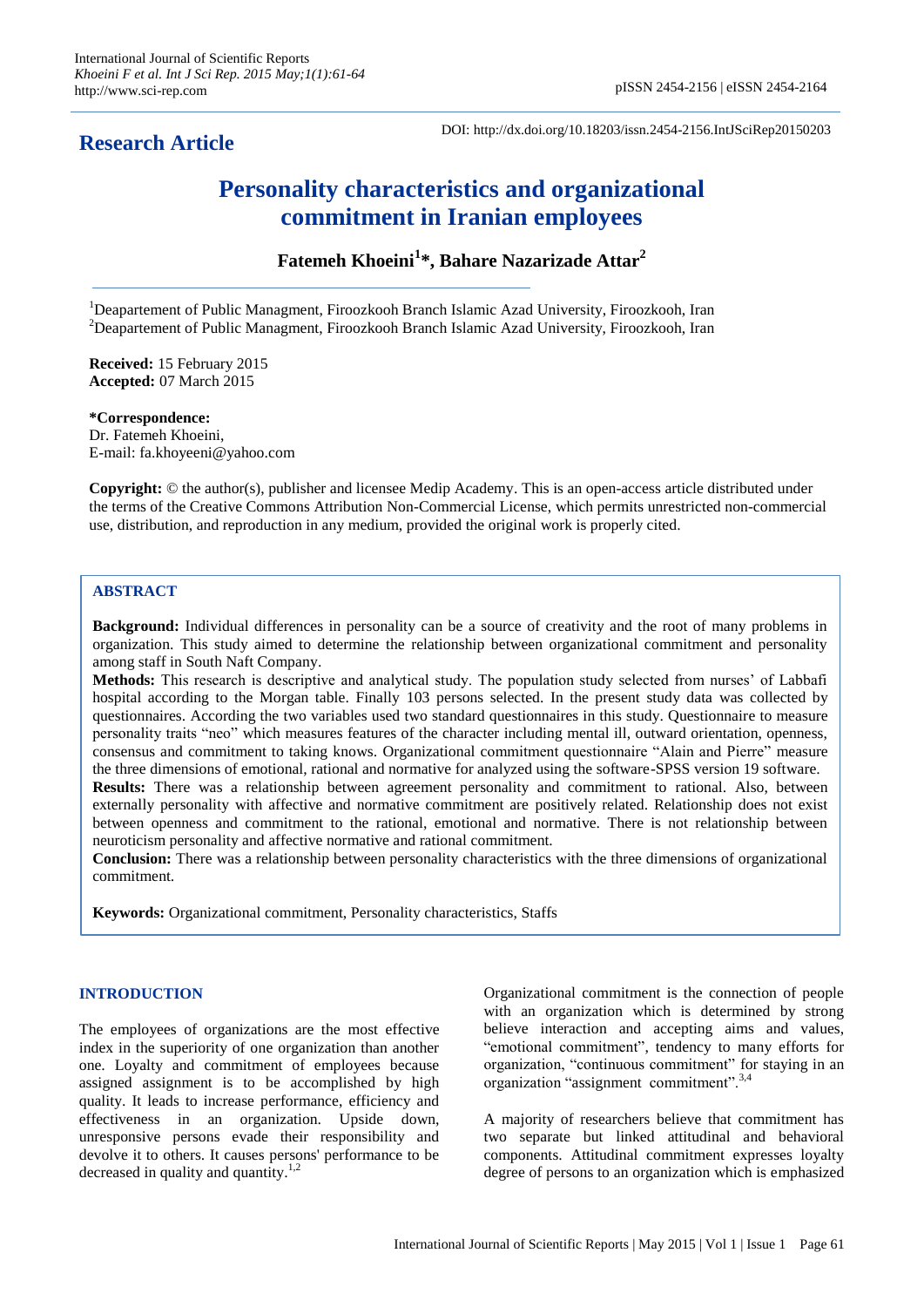on persons' cooperation and adaptation in an organization. Behavioral commitment expresses the process of persons' connection to an organization. Assignment, continuous and behavioral commitment are some of the attitudinal commitment components. The accomplished researches show that individual, occupational, organizational and cross-organizational factors are effective on organizational commitment.<sup>1,2</sup>

One of the effective factors on organizational commitment is based on individual studies which among them, one of the most important indexes is persons' personality features. In fact the employees don't have the same personality features. An employee may be taciturn and another may be talkative or active in verbal interactions. The other may be pessimistic, egoist and arrogant and another one may be optimistic, modest and interested to other people, therefore, the personality differences will have effective on behavior and performance of all employees. As if behavioral characteristics has a potential impact over organizational atmosphere shaping and the efficiency of an organization.<sup>5</sup>

The study of relationship between employees' personality characteristics and organizational commitment can help authorities in their decision- making process in order to careers promotions and enhancing their service quality to the community. 6-9 This research seeks to analyze the relationship between personality features and organizational commitment in the employees of South-Tehran oil areas national company. In general, this research tries to answer this key question: is there a relationship between personality features and organizational commitment.

# **METHODS**

This research follows herein descriptive-correlation method. The population composed of 140 persons, by the use of Morgan table,<sup>10</sup> 103 persons were chosen as the sample size. In this research, random sampling is used to select the sample size. The data have been collected through questionnaire. This research has been accomplished in national Iranian South oil - Tehran Company in 1393. In order to collect the primitive data, internal and external scientific journals are used and scientific sites are used too. Then among available models, the newest model is chosen as research conceptual model. The research method is descriptivesurvey method with the aim of applied one. In order to collecting the data, field method and questionnaire are used. Two standard questionnaires are used in this research based on research hypotheses. Questionnaire instrument include Neo test which have hypothetical model obtained by factors analysis method over personality structure. 3 main scales were considered: Neurotic (N), Extroversion (E), and Openness (O).

The validity of this questionnaire is obtained by the use of Retest- test, for N, E, O, A and C factors, values 78.83, 80.0, 79.0, 0.0, %79 have yielded for 208 students respectively in 3 months period. In a research which accomplished by Mollazade (1381), the coefficients of retest-test in 37 days period of 76 martyr's children are 78.83, 73.0, 79.0, 0.0, %85 respectively for Neurotic (N), Extroversion (E), Openness (O) being agree and being commitment factors. Chronbach alpha is obtained for Neurotic (%86), Extroversion (%83), Openness (%74) being agree (%76) and being commitment (%87) factors and total alpha equals to %83.

In order to measure the organizational commitment of studied people, Moyeroalen organizational commitment questionnaire is used. It has three main dimensions: emotional, continuous and assignment. $^{11}$ 

This questionnaire composed of 24 questions, each of its 8 questions measure one of the above- mentioned three dimensions. The first 8 questions study the emotional commitment, the second 8 questions study the continuous commitment and the third ones study the assignment commitment. To analyze finding statistically, descriptive statistics include frequency, frequency percentage, mean, standard deviation and relevant charts are used. Also inferential statistics is used which include Freedman test to ranking personality features and the type of organizational commitment. In addition to these, Spearman test is used to find the relationship between items of personality characters and organizational commitment.

## **RESULTS**

Employment status of persons composed of 88 employees and 15 persons of services company forces personnel. 88 of them were formal employees and the other 15 persons are employment contract. The number of men is 69 and the number of women is 34. 91 of them are married and 12 persons are single. 35 persons are between 25- 35 years old, 45 persons are between 35- 45 years old and 23 of them are between 45 and 55 years old. The education status of 15 persons is under diploma, 15 persons have diploma, 13 persons have 2 year certificate, 46 persons have bachelor of art or science and 14 persons have MA degree or MS. The service experience status of 56 persons are under 15 years, 47 persons have service experience more than 15 years.

Agreeableness personality feature (%19.5) is the dominant personality feature. Openness personality feature (%18.5), Neurotic personality feature (%17.5), being conscience personality feature (%15), Extroversion personality feature (%11.5) are dominant personality features respectively.

Freedman test results show that the mean of ranks are not the same  $(P = 0.02)$ . Being conscience personality feature has the first rank by rank mean equals to 34.72,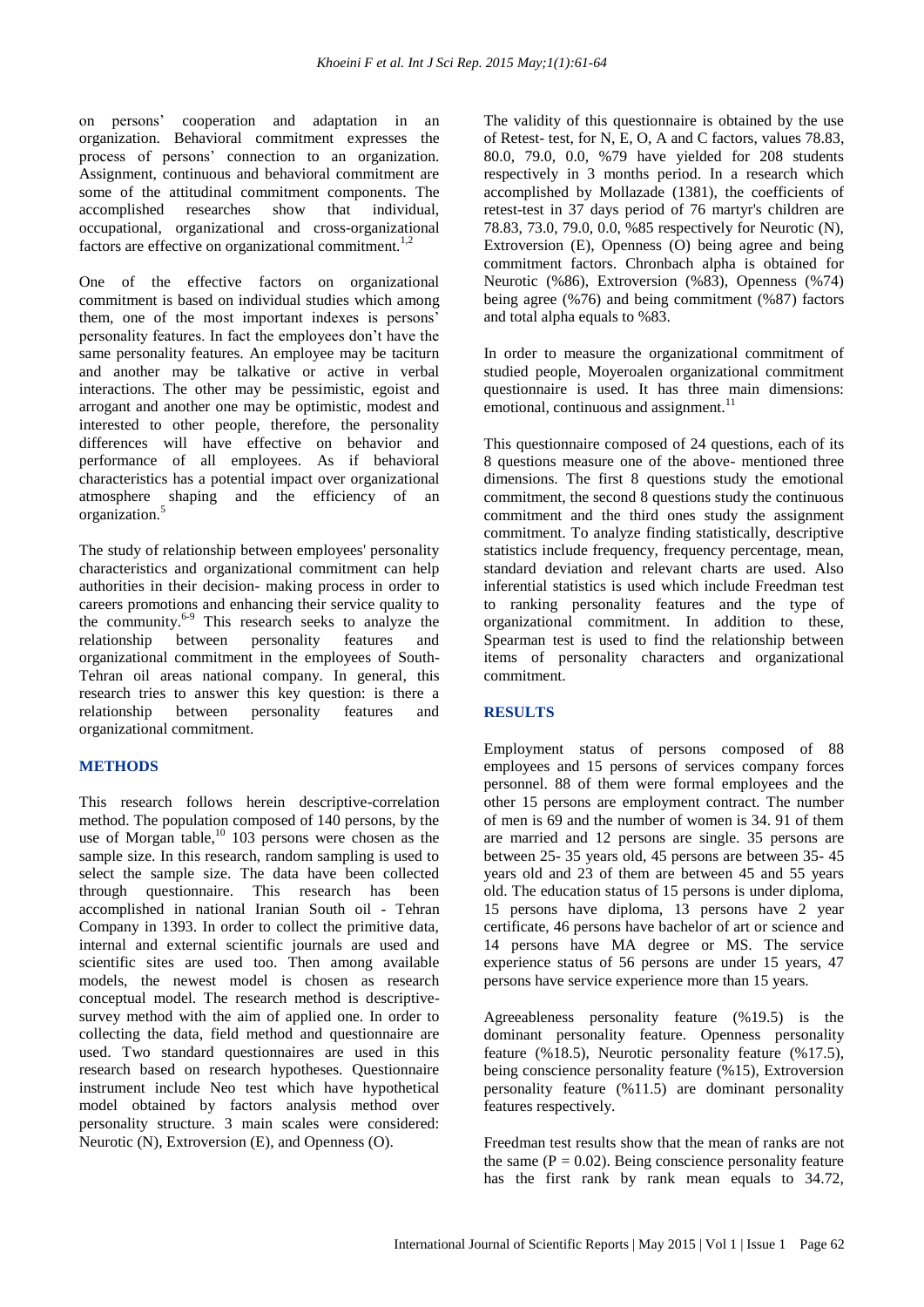Agreeableness style has the second rank by rank mean equals to 30.61, Extroversion style has the third rank by rank mean equals to 29.19. Openness style has the forth rank by rank mean equals to 23.46.

Neurotic style has the last (fifth) rank by rank mean equals to 21.04. Also Freedman test results show that the mean of ranks are not the same  $(P = 0.01)$ . Emotional style has the first rank by rank mean equals to 3.60, assignment style has the second rank by rank mean equals to 3.51, and continuous style has the third rank by rank mean equals to 3.07.

#### **DISCUSSION**

Organizational commitment high levels express the acceptance of value and organizational goals in personnel which cause more loyalty and efforts to achieve<br>organizations' goals. Therefore, organizations are goals. Therefore, organizations are interested to creating work places with high commitment for their personnel, because the accomplished researches revealed that, the high organizational commitment of organizations will achieve valuable results such as; decrease of changes, increase the employees' motivation, increase the organizational support and improve the behaviors levels and so. 10-12

The results show that there is a relationship between Extroversion character and assignment, emotional commitment, according to other studies<sup>11,13</sup> positive excitements and emotional commitment have a positive relationship with each other. Extroversion is related to emotional commitment, because the positive excitements are the core of this aspect of character. On the other hand, since, Extroversion persons are able to communicate to others; they receive rewards and various encouragements. It leads to be increased their dependency and commitment to their occupation and organization.

Also, there is a relationship between Neurotic character and emotional, continuous, assignment commitment in employees. The results show that, although there is a negative relationship between Neurotic character and commitment, but statistically, there is no relationship between them

This dimension of a character has the last priority among all, it is possible the existence of little sample size is the main reason to being non meaningful of this relationship. It needs to more researches.

Generally, since neurotic characters are worried about their new work places. They think that it has difficult experiences for themselves. They face to more problems in national Iranian south oil company-Tehran in which more contracts of people is new. Neurotic people have tendency to be worried, they are worry about their supports by the company. $<sup>1</sup>$ </sup>

There is a relationship between acceptableness character and emotional, continuous, assignment commitment in employees.

The results show that, acceptableness character only has relationship with continuous commitment. According to other study, $12,14$  it can be expressed that because, the continuous commitment are impressed by external aspects like material and financial incomes, therefore, if the organization prepare financial requests of employees, their continuous commitment to organization will increased. Hence, acceptableness persons have a relationship with material and financial incomes and continuous commitment in their personality features.

Also, results showed that there is a relationship between conscience character and emotional, continuous, assignment commitment in employees. There is a relationship between conscience character and emotional, continuous, assignment commitment. These results have consistent with other findings. $10-14$  Since, deontology creates public careers dependency and gave employees more opportunity to earn more formal and informal organizational rewards, people who have high deontology, they will have continuous commitment too, because values of organization are too worthwhile for them to leave.

In this study, there is a relationship between openness character and emotional, continuous, assignment commitment in employees. The results show that, there is no relationship between openness character and emotional, continuous, assignment commitment. Since, openness is related to divergent thinking, these people are not worry about problems which are important for the others (investments of an organization).

Generally, there is a relationship between conscience, acceptableness, extroverted character and commitment in employees. It is mentionable that since, the organizational commitment has psychic state which specified persons' relationship with an organization and cause emotional and mental feelings to be created in person than an organization, this organizational behavior has a relationship with status and motions of people. It has originated from their characters; therefore it is defensible that character is one of the effective key factors on employees.

#### **CONCLUSIONS**

According to the obtained results and former research findings, it is clear that the more attention of organizations to persons' personality features is, the more their performance and higher efficiency in organizations will be. This study shows that the common features of organizations are related to personality factors. Therefore, by attention to persons' personality features in workplace and even during employment of the employees, it is possible to prevent some complicated problems for